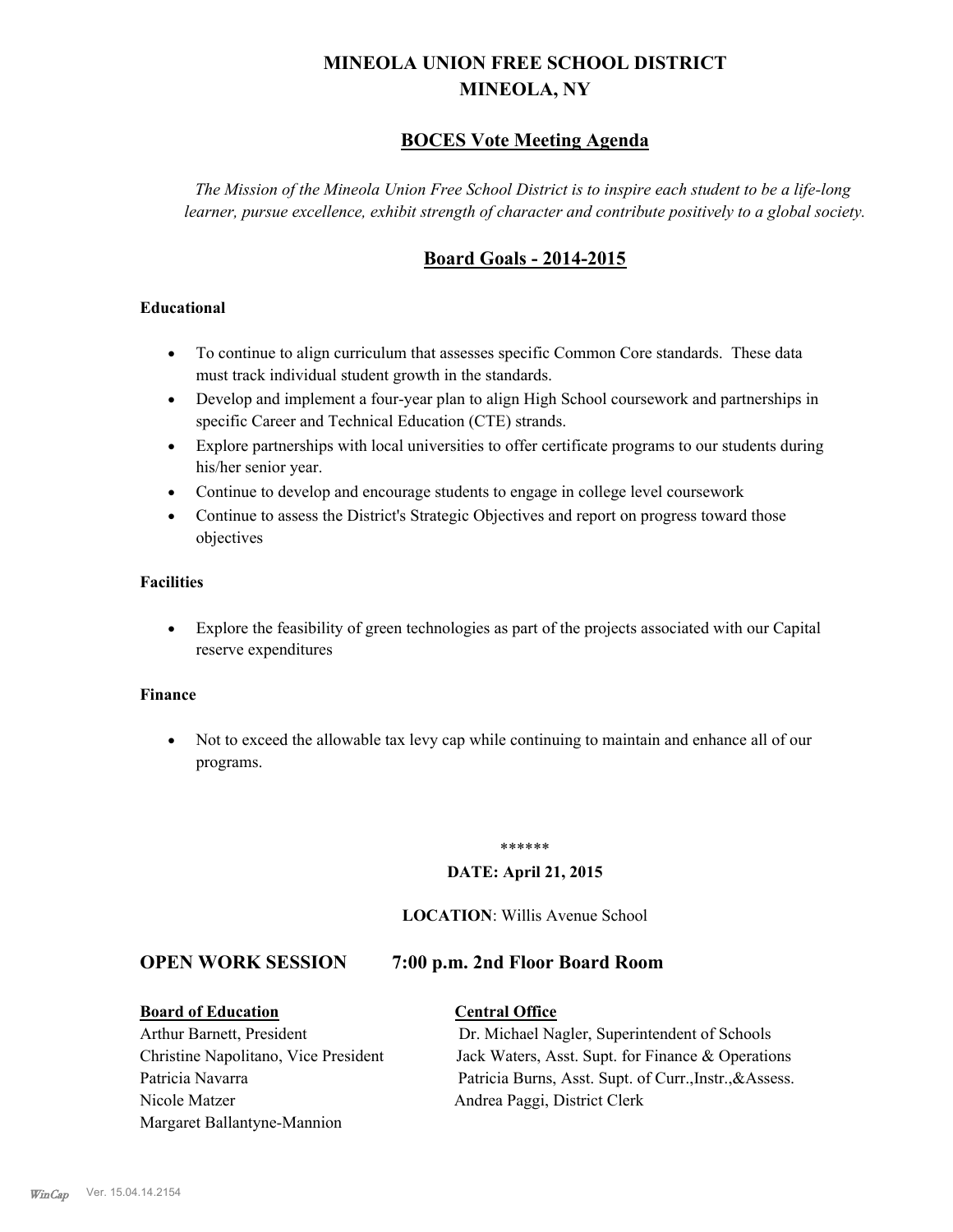**A. Call to Order B. Pledge of Allegiance C. Reading of Mission D. Moment of Silent Meditation E. Dais & Visitor Introductions**

**F. New Business**

## **Election of BOCES Candidates**

**RESOLUTION #41-BE IT RESOLVED** that the Mineola Board of Education cast one (1) vote for three of the following candidates listed below to fill the Board of Cooperative Educational Services of Nassau County (BOCES) for three (3), three (3) year terms commencing July 1, 2015.

| 1. Susan Bertraum                             |     |
|-----------------------------------------------|-----|
| 10 I.U. Willets Road                          |     |
| Old Westbury, NY 11568                        |     |
| East Williston UFSD                           |     |
| 2. Martin R. Kaye<br><b>Contract Contract</b> |     |
| 91 Ambrose Avenue                             |     |
| Malvern, NY 11565                             |     |
| Valley Stream UFSD #13                        |     |
| 3. Laura Pierce                               |     |
| 24 Cedar Road                                 |     |
| Westbury, NY 11590                            |     |
| Westbury UFSD                                 |     |
| 4. Michael Weinick                            |     |
| 245 Frankel Boulevard                         |     |
| Merrick, NY 11566                             |     |
| Merrick UFSD                                  |     |
| <b>Motion:</b>                                |     |
| Second:                                       |     |
| Yes:                                          | No: |
|                                               |     |
|                                               |     |
|                                               |     |
|                                               |     |
| Passed:                                       |     |